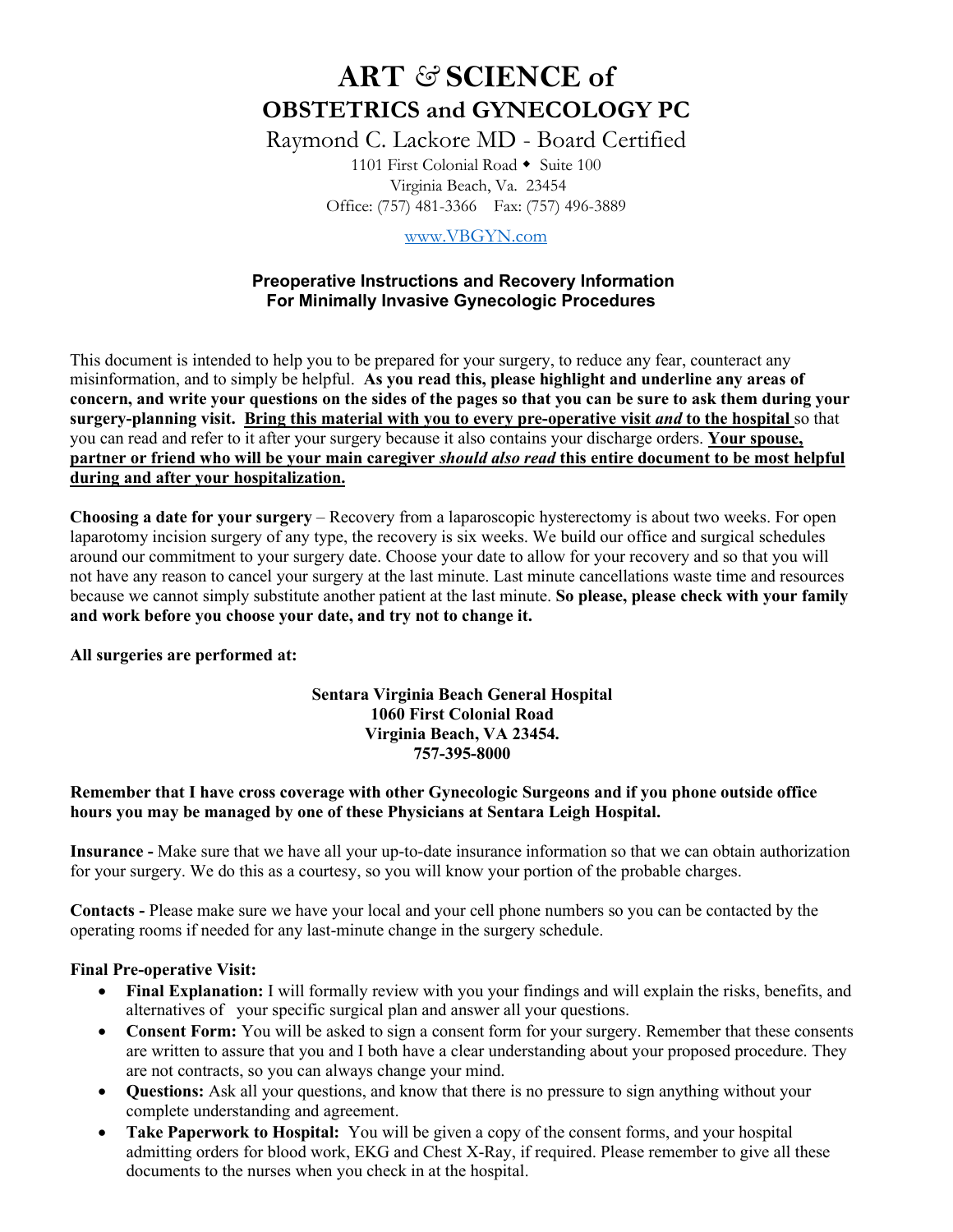**Allergies and Current medications:** Please make a list of **allergies to medications** and a list of **all of your current medications with doses (mg) and frequencies (daily, twice daily, etc.) Include herbal, naturopathic, and over-the-counter drugs**.

#### **Read carefully:**

1. Stop taking all Aspirin, Motrin, Nuprin, Advil, Aleve or Aspirin-like substances 3 days before surgery. Use only Tylenol or Vicodin (acetaminophen) if you need pain relief before your operation.

2. Stop all herbal remedies and nutritional supplements, Meridia, Fastin, Ionamin, Adipex and any amphetamines 7 days before your surgery.

3. If you are taking Plavix, Pradaxa and Coumadin Make a plan with your prescribing provider to stop taking them 7 days before your surgery and discuss "bridge anticoagulation with Lovenox or Heparin with the prescriber, and tell Dr. Lackore the "bridge plan".

4. You must stop taking Mardil, Parnate, Eldepryl, Marplan, Clorgyline, Brofaromine, Moclobemide and Tolozatone at least 14 days before your surgery.

Take all your medications (except as above) exactly as prescribed, each night and day before your surgery. The morning of your surgery, take all your medications with just a sip of water.

**Pre-Operative testing:** If you have had any blood work in the last few months, let us know, so we can avoid unnecessary blood-draws. Sometimes it is still necessary to draw your blood to establish recent baseline values prior to surgery and to cross match for possible transfusion. All patients with heart or lung problems need a recent Chest X-Ray and EKG. These tests may be ordered ahead of time or we may ask you to have them done after your final pre-operative visit. Please remain flexible so that you can possibly stop by the hospital for these tests when requested.

**Blood Transfusions** – About 1% of women having laparoscopic surgery and 5% of women having open incisional surgery need some type of blood transfusion. The risk of receiving hepatitis or HIV from the transfusion of banked blood is about 1 in 300,000, rare. There is a significant charge to process each unit of selfdonated blood. Thus, donating your own blood for laparoscopic surgery will not be worth your trouble. Also, if you receive blood during your hospitalization, please arrange for a few friends or family members to donate for you after your surgery to replace the precious gift of blood that you received.

**Preparing and packing for your hospital stay** – Wear comfortable clothes that you can wear over your incisions during the drive home. Sweat suits are a great choice. Do not wear or bring jewelry to the hospital. There is really no need for pajamas as the hospital provides covering for you. Bring your toothbrush and necessary cosmetics, a few light sanitary pads and any particular health aids. Do not wear any eye make-up, as it may enter your eye fluid during your anesthesia and cause severe irritation. Wear glasses, not contacts, and be reassured that you can wear glasses, partial teeth, and hearing aids until the very last minute, taking them off in the operating room just before you go to sleep, and find them with you in the recovery room ready to put back on/in as soon as you wake up. While you are welcome to shave your legs if you prefer, PLEASE DO NOT shave the surgical site for us. We will shave only what is essential for the incisions in the operating room. Shaving the surgical site before this time actually increases wound infection rates.

The Hospital Pre-Op Nurse is available to answer your questions about registration and Pre-surgery process: Sentara Virginia Beach General: **(757) 395-8169.**

**Power of Attorney**: If you are single, widowed, or in an unregistered domestic partnership, bring a copy of your durable medical power of attorney, or plan to sign one upon admission to the hospital. This will make certain that health decisions are made for you by the right person, if, for any reason, you cannot make your own decisions. If you are married your spouse is already legally your next-of-kin.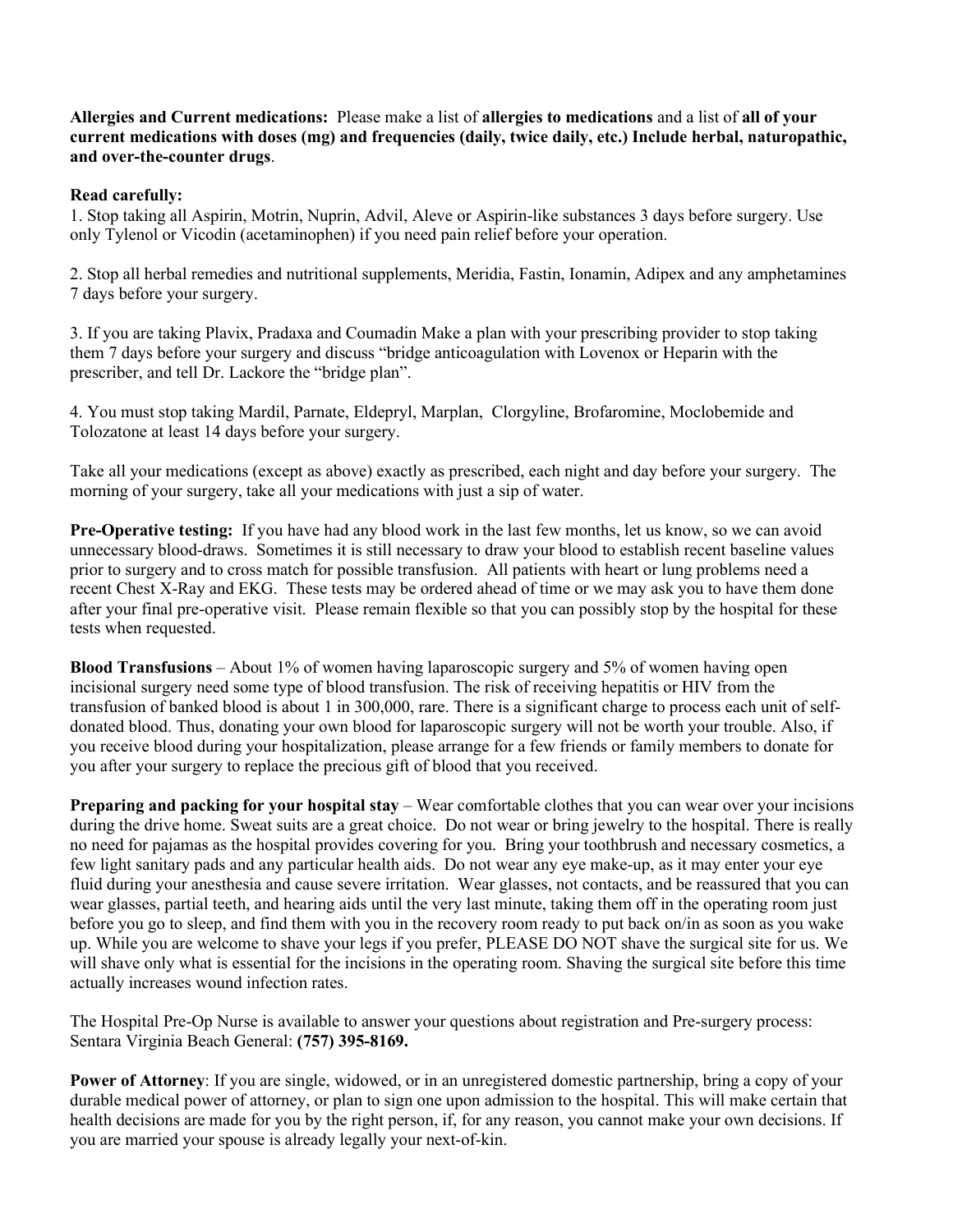**Bowel Preparation for Surgery** – The entire length of your intestines must be emptied prior to surgery to make the surgery safer and the recovery easier**.** Empty bowels also make more room for me to operate. Please purchase the bowel prep below (No Prescription needed):

Take 4 Dulcolax oral laxative tablets at 2pm. Next Put 8.3 ounces of **Miralax** in 64 total ounces of Gatorade **or** Crystal Light **or** Vegetable/Chicken Broth **and** starting at 6pm drink one cup every 15 minutes until all taken.

#### **Also Purchase:**

**•** 1 roll of very soft toilet paper, or Huggies brand non-scented moist towelettes for wiping, or A&D Ointment (to schmear over your anus (or all three!)).

• Acetaminophen 650 and Aleve 220-mg gel caps, 30-tablets, for preventing pain after you go home. Even if this did not work for your arthritis…together they work well for surgical pain. Buy it.

• Optional: Milk of Magnesia to relieve any constipation after you go home. Tell me if you have chronic constipation or irritable bowel, as it will happen after your surgery as well.

• Optional: 6 containers of natural yogurt (Dannon, Yoplait, etc.) or Acidophilus in any form for regulating your bowel after you go home.

• One week of healthy, easy to prepare foods to come home to, as you won't be driving for a week.

**• Note:** if you receive any advice from anesthesiology about when to stop all water or clear liquids —follow their advice. Otherwise follow these instructions.

**TWO DAYS BEFORE SURGERY:** Eat regular food today. Pack your bag. Clean your house. You will be a new and healthier person when you come home!

## **ONE DAY BEFORE SURGERY, DAY OF BOWEL PREP**:

1. For breakfast and lunch - Eat low or no-fiber food (plenty of meat, fish, dairy, eggs: no fibers such as fruits, grains, breads, nuts or legumes just for today. You won't be eating dinner. You will not be hungry during or after the bowel prep.

2. Start bowel prep, much earlier if you have chronic constipation. You will develop painless almost clear diarrhea, and then it will become brown again. This can happen quickly, or it could take several hours. Whenever your stool fluid becomes nearly perfectly clear, without any formed solid material, (tiny flecks fine) you may stop the bowel prep drinks, and go to step 3.

3. After you develop nearly clear rectal outflow, continue drinking **any clear fluid** of your choice such as tea, soft drink or even more Gatorade/Broth until your urine is pale, dilute, and nearly clear before going to bed. This hydration is very important preparation for your comfort the next morning. **Don't worry that your rectal outflow becomes cloudy brown again, because it will. That's fine.**

4. Call my office 757-481-3366 if you have any problems or questions about the bowel preparation or medications. Call if you cannot follow the above instructions, as I may need to modify them for you, or postpone your surgery.

5. Finish cleaning your home. This is a time for a real cleansing! Finish packing!

6. After bowel prep: Do not eat anything. Nothing by mouth at all after midnight. The anesthesiologist may tell you that you can have some clear liquid breakfast on the day of your surgery if your procedure is much later in the day. You may only have clear liquid, but carefully stop eating or drinking precisely according to the anesthesiologist's instructions. For your safety, your surgery will be cancelled for another day if you have not followed these instructions correctly.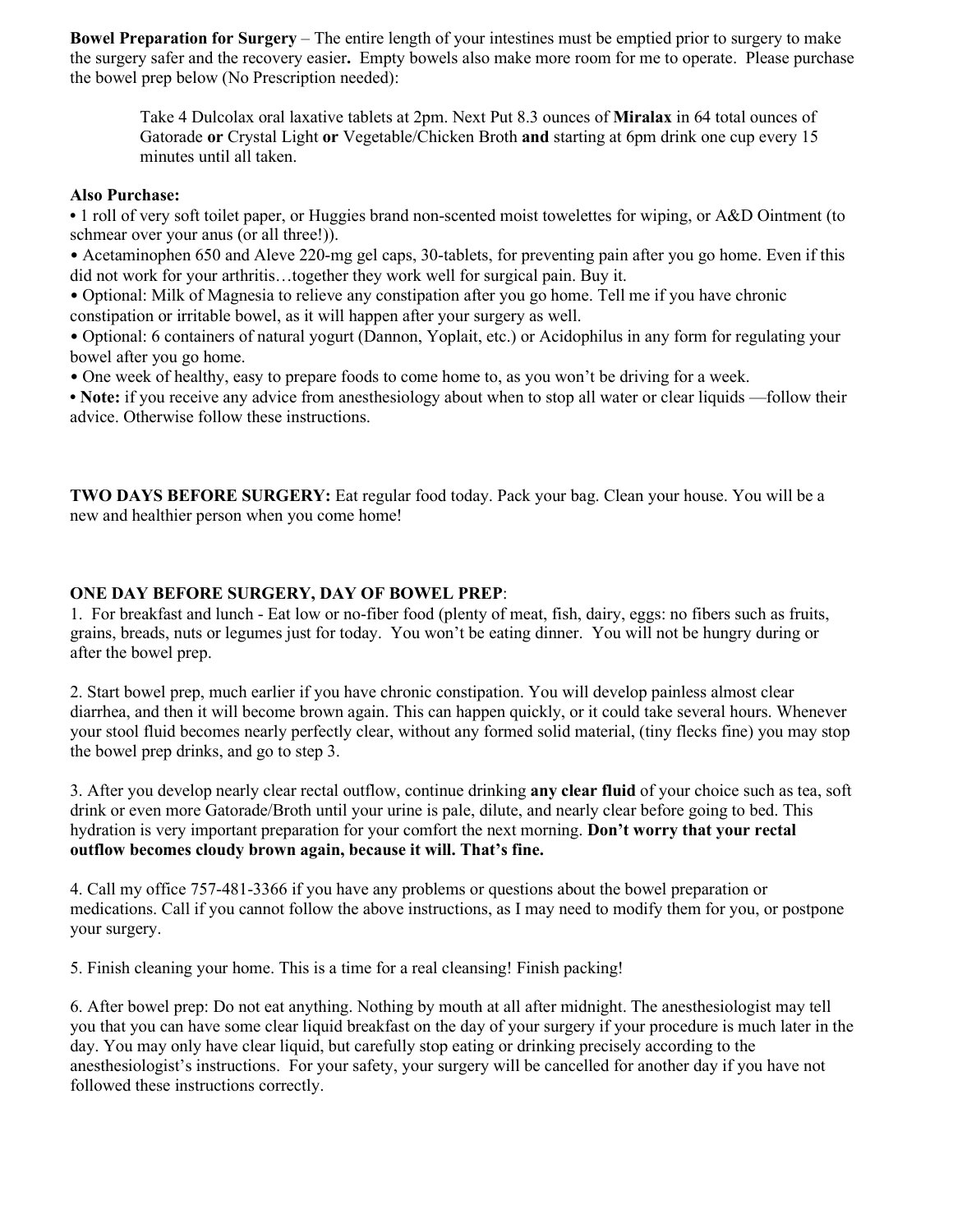## **THE DAY OF SURGERY***:*

1. Take a nice shower. Apply no makeup, no jewelry. Bring contact or glasses case, dental fixture cases and CPAP machine if you are on one*.* Pack overnight bag. No need for your jammies—we got 'em.

## **2. Meds: Take only your daily prescription medications with a sip of water.**

3. Diet: Do NOT eat or drink anything unless instructed specifically to do so. Do not chew gum or suck mints. No water, except sips with prescription meds.

4. Go to the hospital on time. Remain available by local phone or cell phone (make sure we have both of your numbers) in case your surgery time is changed.

5. Call Dr. Lackore 757-481-3366 if you feel severely weak from not eating. Arrangements might be made for you to go early to the preoperative area 757-395-8169 to get your intravenous fluids started. This will relieve your weakness.

**Hospital Check-in** – Bring your surgical folder containing your consents and orders with you and give the nurses all of these when you check in to the hospital at the admitting desk. Bring your written list of medications, exact dose and frequency that you take it, and give to the admitting nurse. At the admitting desk, you will be required to show your insurance card and you will be asked to pay for your portion of the cost of the hospital stay. Keep the receipts and all printed information that you will receive during the check-in and pre-op processes in your surgical folder.

**Pre-operation Procedures** – A nurse will review the forms that you completed at my office, and will ask you questions to complete new forms. Once the paperwork is complete, the nurse will give you your hospital gown. You may also receive antibiotics, preventive pain medications, and a blood-thinning shot to your abdominal wall skin, called Lovenox or Heparin. If you have any questions about what is happening to you, don't hesitate to ask these nurses. They always want to relieve any anxiety that you might have by answering all of your questions.

**The anesthesiologist** – A Board-certified anesthesiologist will oversee your anesthesia during the entire case. She/he will meet you in the pre-operative area after you have checked in to discuss your anesthesia plan. Be sure to tell the anesthesiologist if you tend to easily get nauseous. On the day of surgery there are medications that can be added to your IV to significantly reduce the chance of nausea after surgery. The anesthesiologist will start your IV and will give you medication that will help you to relax (quite nicely!) prior to surgery. All of the abdominal cases, by laparoscope or by open incision, require "general" anesthesia; that is to say, you will sleep painlessly through the surgery and remember nothing.

**Pre-operation waiting time** – While all efforts are made to have you in pre-op for only a short period of time, an operation preceding yours, or an Emergency Room patient, could delay your start time—up to a couple of hours in some cases. A family member or friend is allowed to stay with you in the pre-op area. Bring a cribbage game or cards to pass the time. If you are alone, bring a good book or a magazine. If you find that you are simply too, too nervous, ask the nurse to request an anti-anxiety shot from the anesthesiologist.

Going to the operating room for Surgery - The person who accompanies you can stay with you right up until you are taken in to surgery. I will give her/him an idea of how long the surgery will last. It is a good idea for that person to get something to eat right after you go in, so that she/he will be in the waiting room when you are done. The person waiting for you should be told that it is not unusual for a surgery to run way past the estimated time period and not to panic if this occurs. The surgery might not have even started until hours after you were taken from the pre-operative area into the operating rooms. No one will notify her/him if surgery is running late, so even if two hours have passed, tell this person to try not to worry. Once you arrive in the OR, the anesthesiologist will give you the medications to fall asleep.

**The assistant surgeons** – There is almost always an assistant who helps me with the surgery, but I will perform your surgery. In addition, other fully trained medical doctors with other specialty expertise may be consulted to help in your care. You will receive a bill from any of these doctors who participate in your care. This is standard.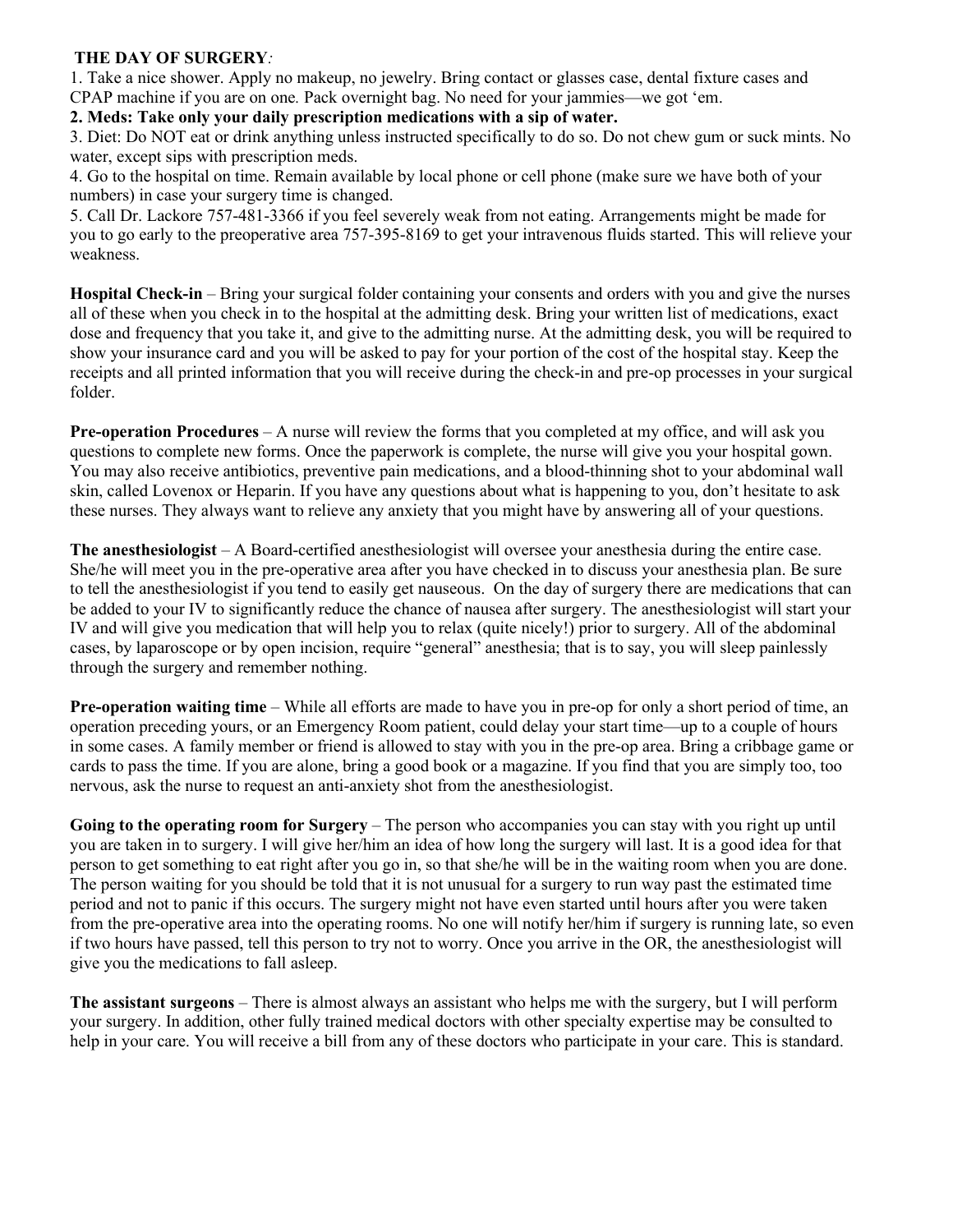**Observers and industry reps in the OR – I** perform advanced laparoscopic procedures and use state-of-the-art equipment. On occasion, I request that registered equipment company representatives attend the case to provide me with a recently improved version of his usual equipment. There is no experimentation going on. (That would be unethical without your fully informed consent.) No one sees your face, your privates, or your name. This is strictly controlled by our OR Staff.

**Post-operation** —You will be taken to the Recovery Room after your surgery, and you will wake up slowly. You will not have any sense of the amount of time that has passed since you closed your eyes, so it can be a bit confusing. You will have a tube in your bladder to drain the urine so you won't have to get out of bed at first. You may feel an urge to urinate, but be assured that your bladder is being emptied for these first 24 hours through the tube. When you wake up, the nurse in the Recovery Room should ask you how bad your pain is on a scale of 1 to 10 with 10 being the worst pain imaginable. Be honest when asked, because that determines the pain medication that you will be given. This is when I dictate the operation and go out to tell your family about the findings. After this is a good opportunity for your family members to eat because it will be approximately ninety minutes before you will be taken to your hospital room where they can be re-united with you.

**Once settled in your room**, you will probably experience a little bewilderment that you got through it all! You will also probably be surprised that you are not having much pain. There will be an IV in your arm to keep you hydrated and for pain medication. You may have compression devices on your legs that will inflate periodically to prevent blood clots. There will be a fingertip sensor-clip that measures your oxygen levels. You might feel "trapped," but you can sit up when you feel like it, get out of bed to sit in a chair or (with close assistance) walk around in the hallways. Hold a pillow to your stomach to help you get a good cough and clear your throat and lungs frequently. Stretch and move in bed. Walking helps you to be mentally alert and in charge of yourself. Ask the nurses to help you move around. More walking is better! Unlimited walking is best! It will help relieve gas pains and shoulder pains.

**The recovery is entirely humane. Everyone experiences pain differently**. Whatever your pain threshold, expect to experience some discomfort after your surgery, but not too much. Report to your nurse what the level of pain is from 1 to 10: 1 is very minimal pain, and 10 is unbearable pain. There is prevention and medication for each level of pain. For many women, just understanding the cause of the discomfort can help.

#### **There are three different MAIN causes of pain, with different ways to be managed:**

1. **Incision discomfort.** This is dull and constant and will actually subside significantly over the first 12 hours, becoming more of an ache. You will have two *intravenous* medications for incisional pain: one to prevent it and one to treat it, followed later by two *oral* medications that also prevent and treat the pain. Your incisional pain is prevented by an intravenous medication called Toradol (or Ibuprofen), and acetaminophen (Tylenol). The nursing staff gives the Ibuprofen/Toradol and acetaminophen (Tylenol) automatically every 6 hours until you begin eating and then you receive the Ibuprofen and Tylenol orally to continue to prevent the pain. When you go home you will continue to take Aleve (I prefer Aleve over Ibuprofen) and Tylenol to prevent the pain for the first three days. While still in the hospital - For any "breakthrough" pain that the Toradol does not prevent, you will receive a morphine-like substance called Dilaudid in your IV. You can use the Dilaudid until you are taking by mouth, when you will begin using the Vicodin. If you are not having significant incisional pain, try to minimize use of Dilaudid and Percocet as these drugs will slow the bowels from pumping and can delay and prolong the cramping phase. The incisional pain from laparoscopic surgery is minimal after a few hours, and many patients use none of their prescribed Percocet at home. If you have a vertical open laparotomy incision, you will wake up with a binder (like a girdle) compressing your abdomen. Keep this binder centered over your incision to keep comfortable pressure on it. Use the binder at home only if you still want to, but keep it on in the hospital. Your incision should cause less pain every day, and not require Vicodin after a few days.

2. **Intestinal cramps.** After surgery, your bowels quit pumping. About 12-36 hours after surgery, it is normal to go through a 2-4-hour cramping phase as the gut resumes pumping. Some people experience no cramps, and only a very few will have severe cramping. We will give you Simethicone (Gas-X), which can help ease the crampy pains, but the key to alleviating this pain is to walk in the hallways as soon as possible to stimulate your bowels to resume normal function rapidly. Nothing you eat or drink will affect the "crampy phase" and there is no cure for it other than a "tincture of time" and walking. Neither Dilaudid nor Vicodin should be used for this pain. You can try over-the-counter Gas-X at home as well, if the gas pains continue to bother.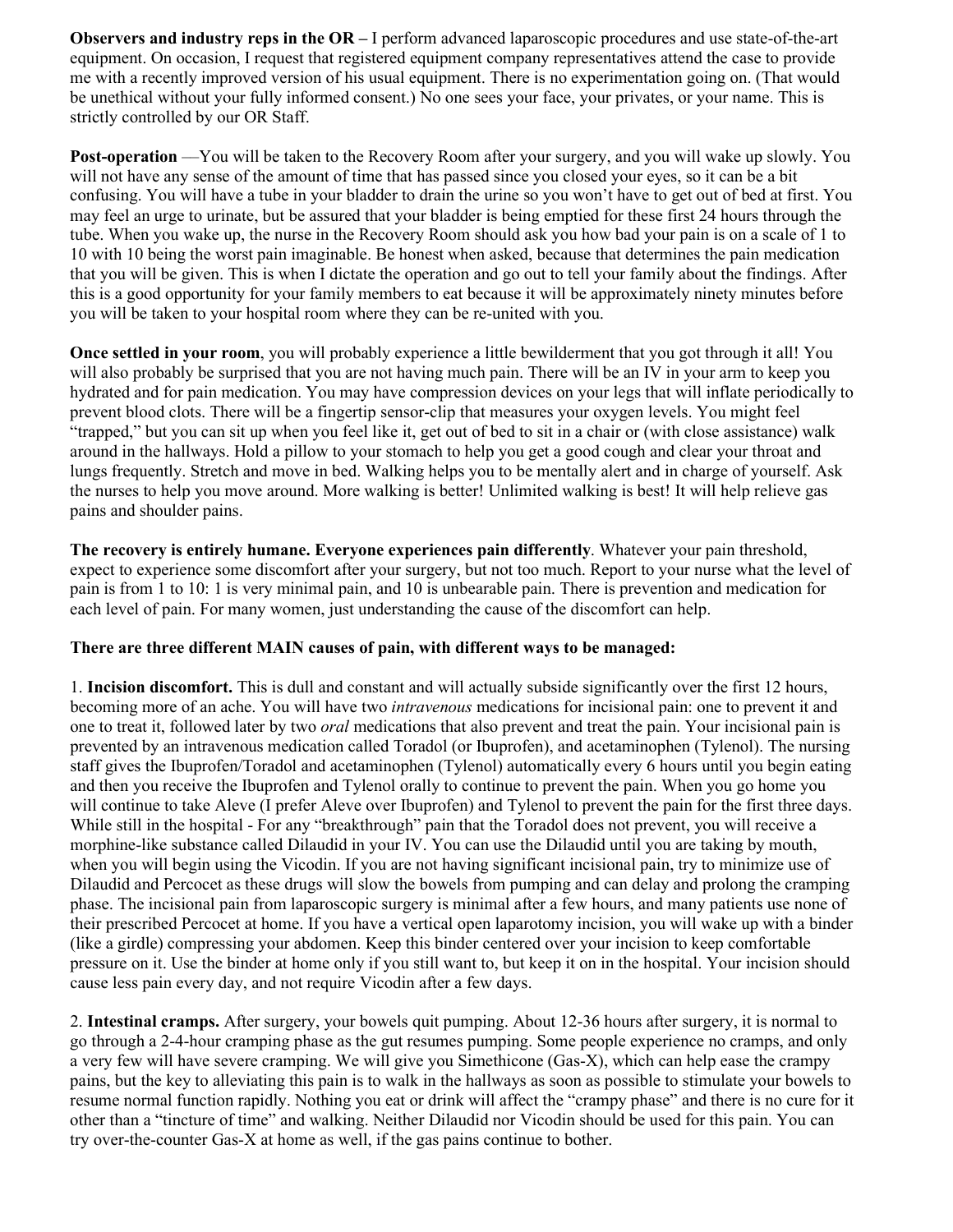3. **Shoulder pain** can result from the gas that was used to inflate your abdominal cavity if laparoscopic surgery was performed. This gas is deflated from the abdomen after the surgery, but a small amount still remains and may cause you to have a sense of pain in your right shoulder (and sometimes in your left shoulder). It is mild, constant and tolerable and usually starts the morning after the surgery. There is nothing wrong with your shoulder, however. This pain can take several hours to a few days to completely resolve. Moving around in bed into different positions and getting out of bed to walk can relieve this pain sooner, and Aleve can help.

**Sore throat** – You may notice that your throat is sore or that you are hoarse or have laryngitis after the surgery. This is because a tube was placed to help you breathe during the surgery and was removed before you woke up. If bothersome, ask for some throat spray for relief.

**Your Lungs** – Since the breathing tube in your lungs induces mucus secretion, you will have a cough when you wake up. Hold your pillow over your incision(s) for comfort while you cough. Use the breathing device (inspirometer) frequently to help to re-expand and open your lungs to their normal volume; otherwise, a fever may develop. The nurses check your oxygen levels frequently and may ask you to wear a little tube near the outside of your nose to add some extra oxygen to your blood.

**The day after surgery** – The tubes come out and you move even more!!!! The intravenous line, the bladder catheter and any leg devices are removed. You may shower and pat your incisions dry. The injections of pain medicines are replaced by oral medications: Ibuprofen and Percocet. Percocet is for breakthrough pain. Once you are at home, take two Aleve (with food) every 8 hours for 4 days after surgery to prevent pain, maximize your mobility, and minimize the need for constipating Percocet. If your pain is greater than level 3 out of 10, take one Percocet at first, and see if you need the after 45 minutes.

**Your Bowels** –The most important factor in your bowels resuming normal function is walking. Get out of bed as soon as the nurses let you and walk in the room and later in the hallways to hasten the recovery of your intestinal function. You may experience a painful cramp every time you empty your bowels for about two to even **four**  weeks after the surgery, especially if you already have some irritable bowel syndrome (IBS) or just crampy bowels in general. This will get completely back to normal once the normal post-operative inflammation from the surgery has resolved, by one month (really!). Try to remember this fact when you have cramping after meals two to four weeks after your surgery—it is normal! And temporary!

If you have had open incisional surgery, your intestines will take about 5 days to resume their normal function. You will go through a phase of belching and bloating (intestines not pumping much), then gas pains (intestines pump in an uncoordinated fashion) and finally passage of gas (intestines coordinated) when you will finally feel normal. This is sometimes the most trying part of recovery, but everyone resumes their normal function.

**Your Abdomen –** Some women worry about how the space occupied by their uterus will be filled. The intestines and the colon move about in the abdominal cavity sliding over each other every minute as they pump. Removal of a normal or enlarged uterus/ovaries simply makes more room for the intestines to slide around on each other and for you to have a slightly flatter stomach. The lower abdominal wall will be swollen or even severely bruised after your surgery, but this will mostly resolve within two weeks. You may notice that your upper body is swollen and puffy after the surgery. This is due in part to the surgery being done with your body in a head-down tilt, and in part to fluid shifts from the surgery. All of your upper body swelling will resolve within a few days. Some women get huge black and blue marks in their lower abdomen or upper legs after going home. This is because some blood can ooze deep beneath the skin after the surgery, and cause a large bruise. It will resolve.

**Your incisions –** Your incisions should stop hurting in a few days after your surgery. You may shower, swim, bathe or soak in a hot tub any time after your surgery, once all incisions are dry. If any of your incisions develop oozing after you go home, cover it to protect your clothes with non-sterile dressings such as paper towels or Band-Aids. It is fine to still shower with dressing on, then re-apply new dry dressing afterward. Many will notice bruising under the incisions after the surgery – these will completely resolve, but can look quite fierce in the meantime. If you have vertical open laparotomy incision, you may shower, swim, bathe or soak in a hot tub once the incision is dry and closed. Even long vertical midline incisions generally stop hurting in less than one week. If you have any wound packing or dressing, leave the dressing on while you shower (but no bath or hot tub) and then put on a new dry dressing after you get out. If you had clips or staples for your wound closure, relax: they don't hurt when they are removed!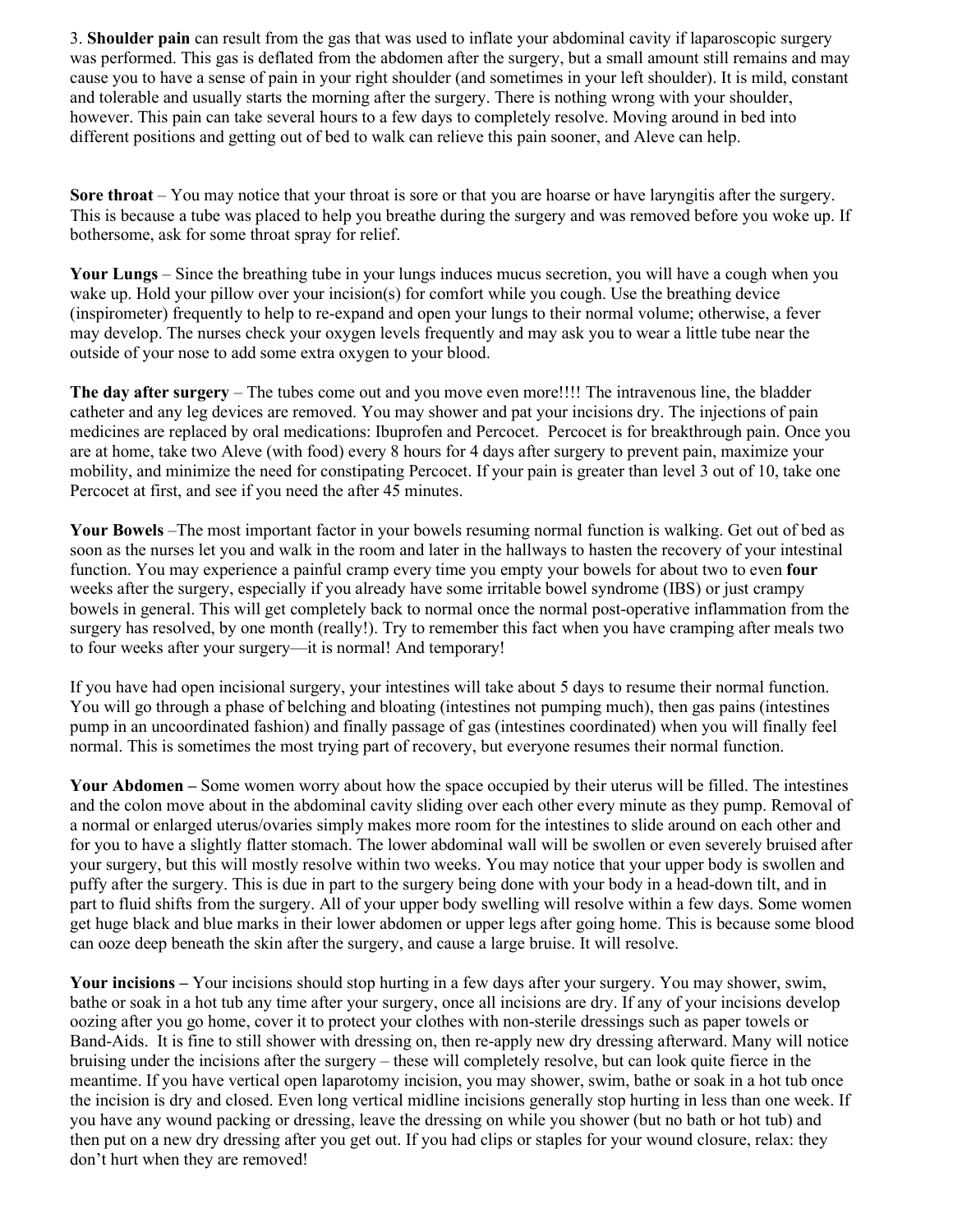**Your Bladder** – Once the catheter (the tube that drains the bladder) is painlessly removed when you are walking or the morning after your surgery, some women notice a feeling in their bladder as it empties in its new configuration. This "odd" feeling is normal and disappears usually within two weeks after the surgery. Some women have trouble sensing when their bladders are full at first, but this resolves also within the first two weeks. Try to empty your bladder every two to four hours to begin to familiarize yourself with your renewed bladder function.

Call the nursing staff if you find that you cannot empty your bladder within four hours after the catheter is removed. Some women need an extra day of bladder rest before their bladders work well again and may need to have the catheter re-inserted for a brief period of time 12-24 hours.

## **In general, you will spend one night in the hospital if you had a laparoscopic hysterectomy, about 2 days if you had an open horizontal incision, and about 4-8 nights in the hospital if you had an open vertical midline incision.**

**Discharge to Home** – Walk, Eat, Pee, Gas. Plan to go home after you are eating, emptying your bladder, passing gas, and walking well. You should have no nausea.

1. **Diet**: Resume eating regular food and drink plenty of fluids. If your bowels are not yet regular, take some prune juice or Milk of Magnesia to facilitate normal function.

2. **Exert yourself**. Walk for 20 minutes three times daily outside your house to regain energy and relieve crampy GI pain. Increase your energy by walking whenever you can. Stairs are fine!!! Recovery occurs as you regain your energy over time. It is fine to push yourself and walk as much as you can to facilitate your recovery. Raise your energy level by stretching, floor exercises and walking frequently in the hospital and at home. There is no amount of walking or stairs that harms your incisions or your deeper surgery.

3. **To prevent incisional and surgical pain**: Take Acetaminophen 650mg and Aleve 440 mg (with food) every 6 hours for three days regardless of your pain level. This really works for surgical pain and reduces the need for the Percocet (which constipates and slows GI function and makes you listless). You will have a prescription for some Percocet pills in case you have any breakthrough pain. Do not Take Percocet for crampy GI gas pain—just go walking for that pain. If you do find that you need to take a Percocet, omit the next acetaminophen dose, as Percocet contains acetaminophen. Surgical pain is virtually absent within a few days after surgery and by four days you should not need any medication for pain. Call Dr. Lackore if you need pain medications after one week. 4. **If you suffer from constipation**: do not push at home!!! Take your usual stool softener. For gas pains or constipation: Take Milk of Magnesia as directed on the bottle.

5. If **your incision** becomes newly tender, swollen or oozes green or smelly fluid, cover it, and call our office so we can reassure you or ask you to come in for exam. Leave sealant glue on the incisions (but shower as usual, and pat incisions dry). You may peel the glue off your incision any time after 10 days.

**Hormone therapy –** If your ovaries were removed, or if you are already on hormone replacement, hormones can be started on the day after surgery, and you may go home on them. Make sure you have your prescription for home use of hormones. If you are already menopausal and not using hormones, it will not be necessary for you to start taking them, as you will likely only notice a difference for a short while. If you were started on hormones in the hospital, adjustments to the dose will be assessed at your post-operative meeting. If the dose of estrogen you are taking is too much, you may develop tender breasts. Too low a dose of estrogen can result in insomnia, hot flashes and depression. Call if you have these symptoms before your visit. About 10% of women require changes of dose, route or type of hormone a few times until it is just right for you.

**Return to sexuality -** The surgery in your abdomen does not involve removal of *any* of the organs of sexual activity or enjoyment. The female orgasm takes place in the muscles surrounding the vaginal opening, not any deeper, even though the orgasm feels deep within (It's not!). The uterus and cervix are not any part of your orgasm and their removal does not impact on the ease of achieving orgasm, quantity of contractions, or quality of your orgasm. Good research has been done on women comparing their sexual function before, and at 3, 6, 9, and 12 months after hysterectomy, revealing a slight *improvement* in sexual function for most women, but overall, no detriment. Some women will notice differences if their hormones are not kept tuned afterwards. Dr. Lackore is adept at finding the right hormone replacement regimen, as needed, to keep you feeling your normal best. Sexual enjoyment should be exactly the same. Let us know if it is not.. You may return *immediately* to sexual activity on the outside of your vagina in any / every way that pleases you. This is a great time to be creative with your sexuality and add to your repertoire of techniques for pleasure and orgasm. **PLEASE DO NOT RESUME VAGINAL PENETRATION UNTIL 10 WEEKS HAVE PASSED FROM SURGERY. When you resume penetration BE CAREFUL / BE GENTLE for another month.**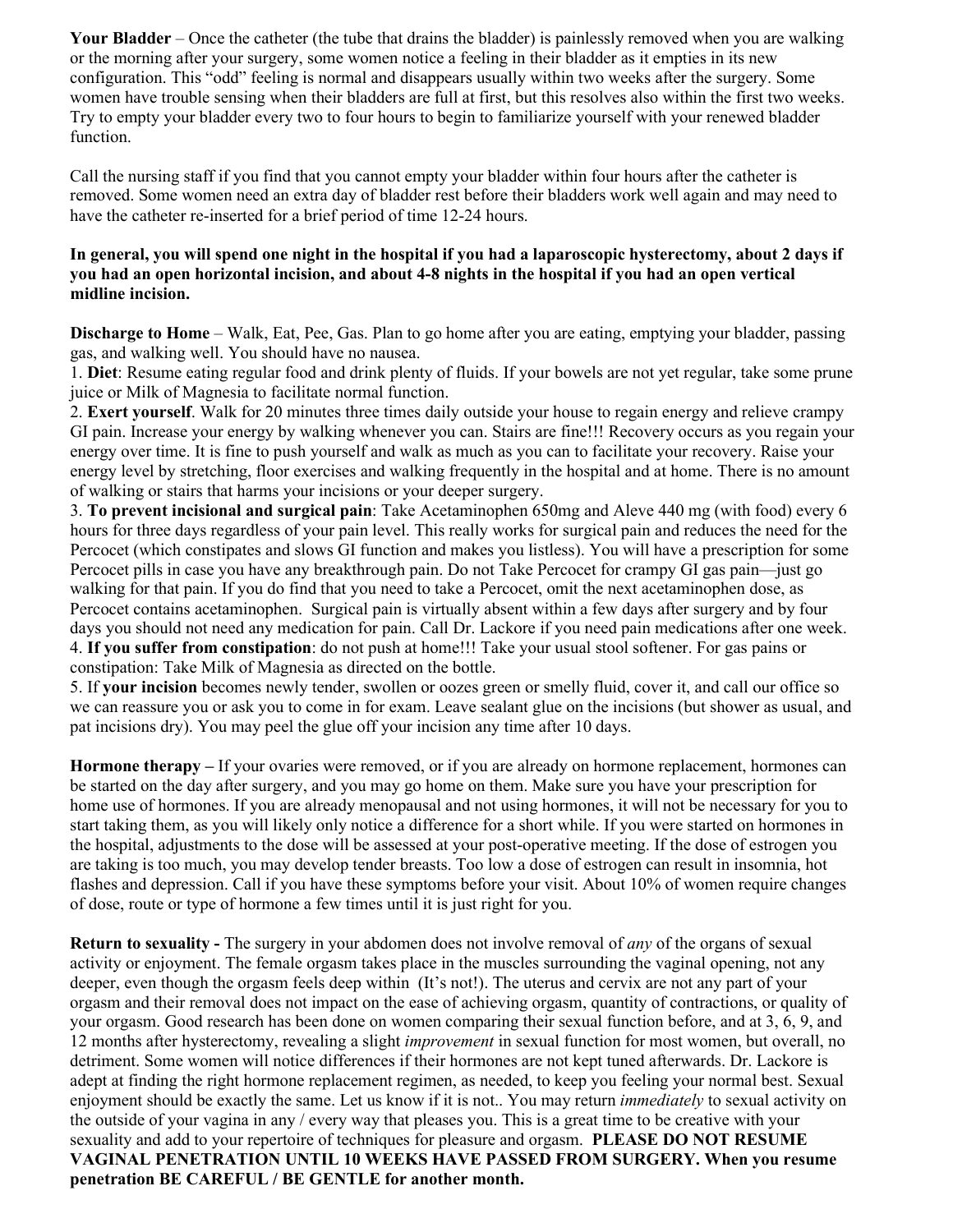**Return to exercise – Just do it. APPLIES TO EVERYONE.** Surgery causes more exhaustion than pain after the first day or so. The challenge is to get back to your usual exercising self as soon as possible. You will nap plenty in your early recovery, and nap less as your energy returns to normal. Once you get out of bed, you are encouraged to begin walking vigorously as much and as often as tolerated immediately, both in the hospital, and definitely after your discharge. You may go up or down **any number of steps**, **any number of floors**, and are encouraged to do so frequently in your recovery. You may lift any weight you feel comfortable lifting when you go home. You may resume all of your floor stretches, exercises and Yoga immediately. Do not begin or resume power weight lifting (as with dumbbells and barbells) until one week after laparoscopic surgery and two weeks after standard open abdominal laparotomy. Vigorous recovery and activity are encouraged, and you can nap in between.

**Vaginal Bleeding -** You might experience a two-day period of bright red bleeding around the 14-28th day after your surgery. The stitches at the top of the vagina dissolve at this time, allowing the end of the vagina to "settle" into its new position. The bleeding can be quite red, but not bigger than a period, and typically resolves without treatment. (Imagine taking off your bra after a long day, your breasts simply settle into their natural position!) In 6 women the bleeding has required an emergency trip back to the office or hospital for cautery or suture, because it was profuse. If you think the bleeding is heavier than a period, call my answering service so we can be on alert, and possibly plan to meet you for a treatment. If the bleeding is dramatic (rare but possible), you must go to your nearest hospital emergency room and have them call my answering service at (757) 455-3584

**Vaginal discharge** –The inner end of the vagina from which the cervix and uterus above were removed has been sewn shut. Even though the outside skin incisions heal promptly and rather perfectly, the inner vaginal incision does not. It really takes about 6 weeks for the upper vagina to close. It is normal to have some tan to brown to frankly bloody vaginal discharge for the entire first six weeks. This discharge will resolve completely once the upper end of the vagina has completely healed. The upper end of the vagina will nearly always have some excessive growth of scar tissue called "granulation tissue." This is treated with a Silver Nitrate medicated Q-tip at your 6-week post-op visit. The granulation tissue may take a few monthly treatments with medicated Q-tips before the upper end seals completely and you have your normal minimal opalescent white vaginal fluid.

**Disability Leave after Surgery –** The general rule is that an FULL OPEN SURGERY with a large incision entails a 6-week period to resume normal, full workloads, including heavy lifting. **A laparoscopic hysterectomy, with the 3 or 4 tiny incisions, entails a 2-week disability leave.** Laparoscopic removal of ovaries entails a 1 week disability. Dr. Lackore cannot ethically extend the disability unless you have a clear-cut reason or complication from the surgery.

**About complications** - Your consent form mentioned that there could be unexpected effects of the surgery. While 96% of surgeries go perfectly well, many factors can affect the experience. Some of these factors are a result of unforeseen situations from your anatomy or the condition being treated. No two people are built the same. The reasons for your surgery, (pain, bleeding, endometriosis, adhesions, ovarian cysts) have a countless physical presentations. Unexpected findings can require a change in approach, or *even result in a second surgery*. Nearby organs can be involved in dense scar tissue and severe distortion of the anatomy and can be injured on purpose or incidental to your primary procedure. Excess bleeding or internal bleeding after the surgery occurs in about 2% of women. Injury to the bladder, ureter or bowel occurs in 2.5%. Overall about 4% of patients need some additional operation to get their complete recovery.

While Dr. Lackore takes every effort to prevent and avoid these complications, overall, they occur in about 4% of women. Unfortunately, when a complication happens to you, it is easy to forget that you are part of a small 4%, as it definitely is **100% of you!** Even if you have to have another operation, you will get back to your normal health and life. Rest assured that with surgical experience since 1980, Dr. Lackore has seen and managed many types of clinical presentation and surgical outcomes. Your surgical and medical care will be consistently managed and expertly provided by Dr. Lackore and his associates (other experienced on-call Physicians) every day of your hospitalization and recovery.